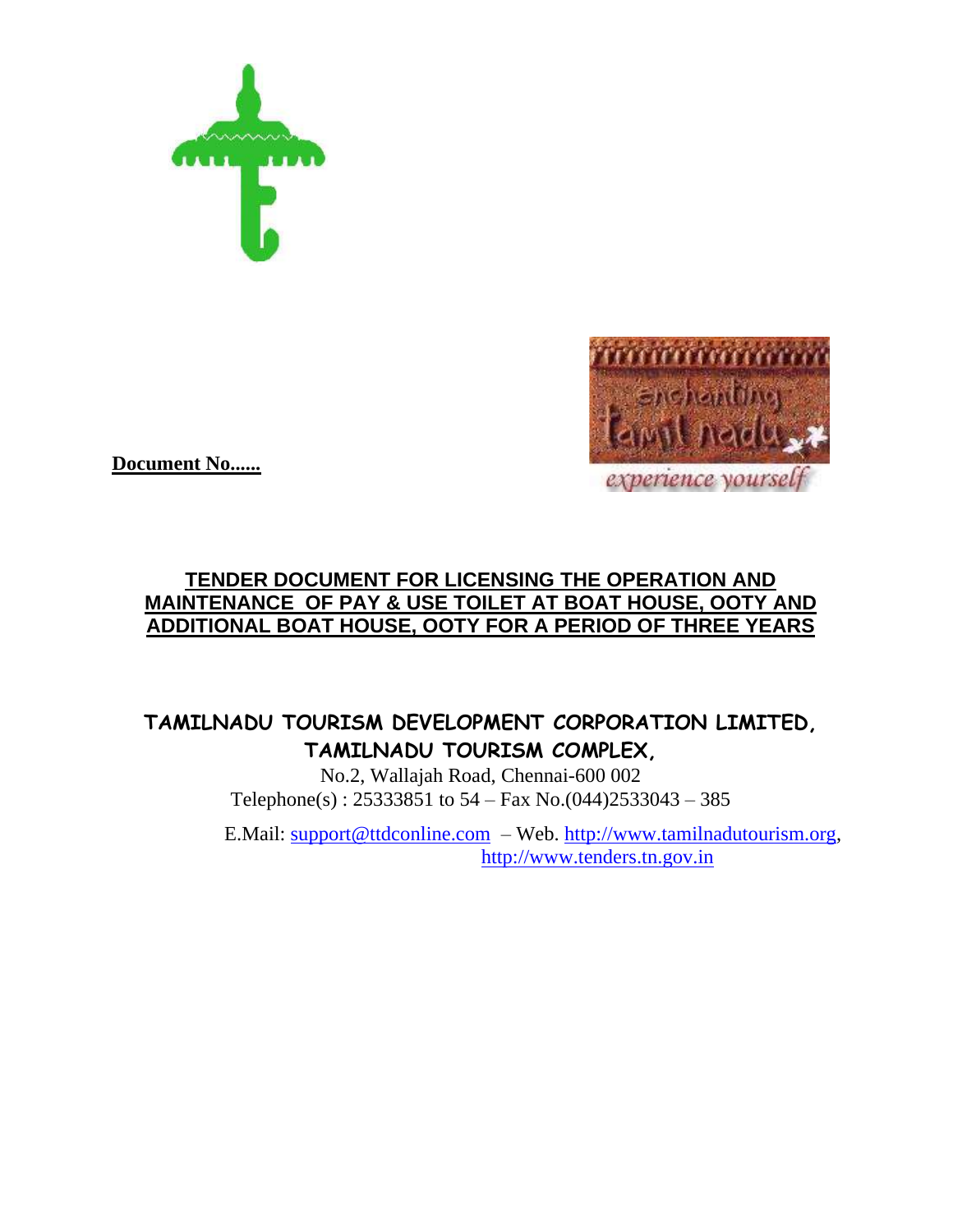### **TAMILNADU TOURISM DEVELOPMENT CORPORATION LIMITED, CHENNAI–2**

Tamilnadu Tourism Complex, No.2, Wallajah Road, Chennai – 600 002. Telephone(s):  $25333851$  to  $54 - Fax$  No.(044) $2533043 - 385$ 

### **E.Mail [support@ttdconline.com](mailto:support@ttdconline.com) Website : http.www.tamilnadutourism.org. [www.tenders.tn.gov.in](http://www.tenders.tn.gov.in/)**

#### **NOTICE INVITING TENDERS No. : 891/H3/2022 Date : 22.04.2022**

# **TENDER DOCUMENT FOR LICENSING THE OPERATION AND MAINTENANCE OF PAY & USE TOILET AT BOAT HOUSE, OOTY AND ADDITIONAL BOAT HOUSE, OOTY FOR A PERIOD OF THREE YEARS**

For and on behalf of Tamilnadu Tourism Development Corporation Ltd., sealed tenders are invited in the prescribed original Tender documents from the reputed firms/persons to operate and maintain the Pay and Use Toilet at Boat House, Ooty and additional Boat House, Ooty under 2 bid system as detailed below.

#### **PAY AND USE TOILET AT BOAT HOUSE, OOTY AND ADDITIONAL BOAT HOUSE, OOTY**

| Sl. | Name of the Operations to be       | <b>District</b> | <b>EMD Amount   Lease Period</b> |          |
|-----|------------------------------------|-----------------|----------------------------------|----------|
| No. | granted license                    |                 |                                  |          |
|     | For Licensing the operation and    | The             |                                  |          |
|     | maintenance of Pay & Use Toilet,   | <b>Nilgiris</b> | Rs. 1,55,000                     | 3 Years. |
|     | at Boat House, Ooty and additional |                 |                                  |          |
|     | Boat House, Ooty for a period of   |                 |                                  |          |
|     | three years.                       |                 |                                  |          |

| : Rs.1000/- + 18% GST (By Post Rs.100/- Extra)<br>Tender document available in TTDC, |
|--------------------------------------------------------------------------------------|
|                                                                                      |
|                                                                                      |
| http://www.tamilnadutourism.org. (OR)                                                |
|                                                                                      |
| : From date of Advertisement to till                                                 |
| 09/05/2022 on all working days (Monday to                                            |
|                                                                                      |
|                                                                                      |
|                                                                                      |
|                                                                                      |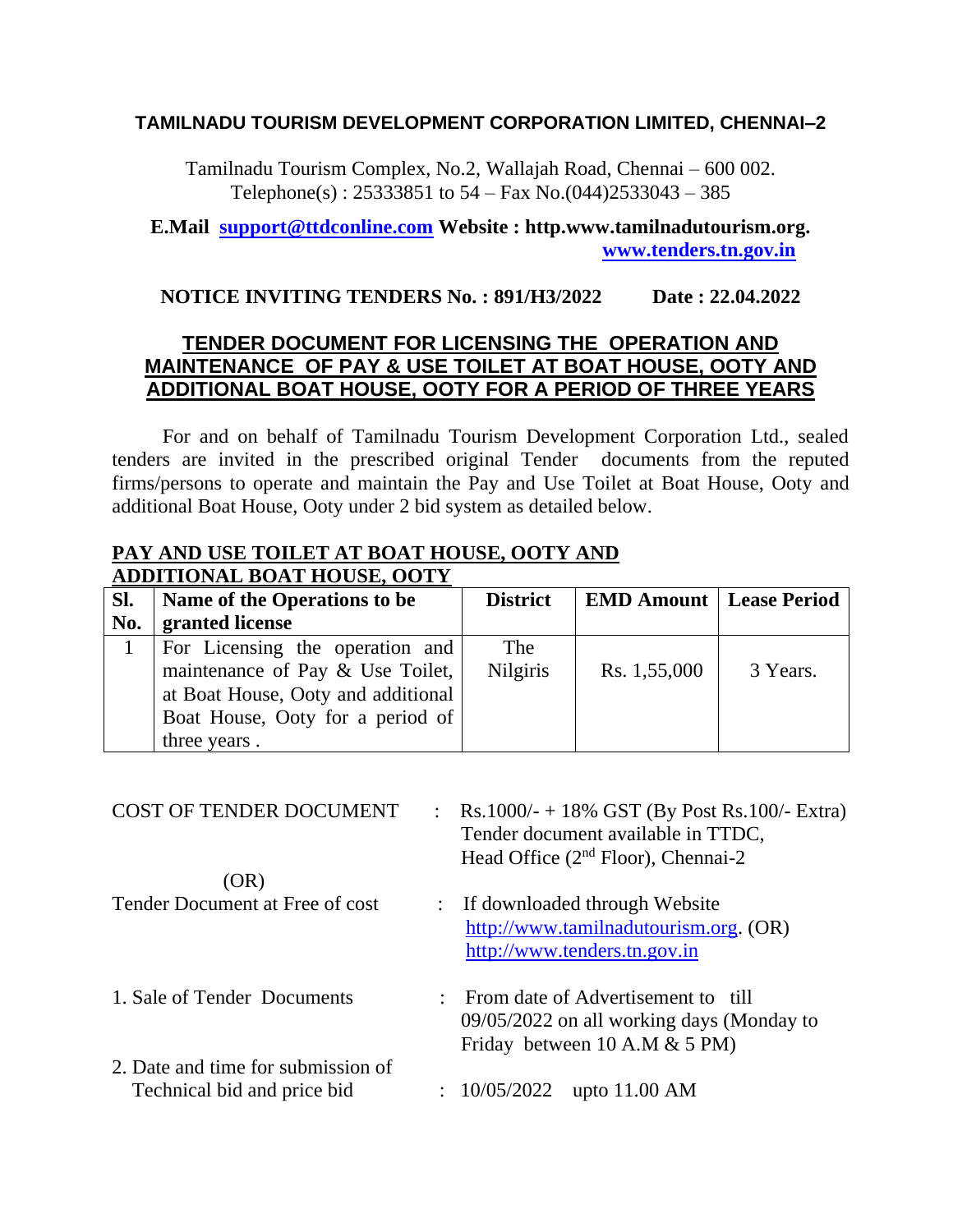3. Date and place of opening of Technical Bid : 10/05/2022 upto 11.30 A.M Registered office, TTDC Ltd., Tamilnadu Tourism Complex, 2<sup>nd</sup> Floor, No.2 Wallajah Road, Chennai – 600 002.

 Tender Documents will be issued on written requisition against receipt of cash or Demand Draft drawn in favour of "Tamilnadu Tourism Development Corporation Limited" (Payable at Chennai). Tender Cost is NOT refundable. All the Tenders should be submitted at the above address on or before 10.05.2022. Any postal delay or loss in transit will not bind TTDC Ltd. The Tender submitted beyond the date and time fixed shall be summarily rejected. In the event of last date for submission / opening of Tender falls on a holiday, the acceptance/opening of the Tender will be on the next working day at the same time and venue.

The Managing Director, TTDC Ltd., reserves the right either to accept or reject any or all the Tender and postpone the due date without assigning any reason there for.

You may also visit TTDC's website [http://www.tamilnadutourism.org](http://www.tamilnadutourism.org/) and also [http://www.tenders.tn.gov.in](http://www.tenders.tn.gov.in/) for downloading the documents, free of cost.

MANAGING DIRECTOR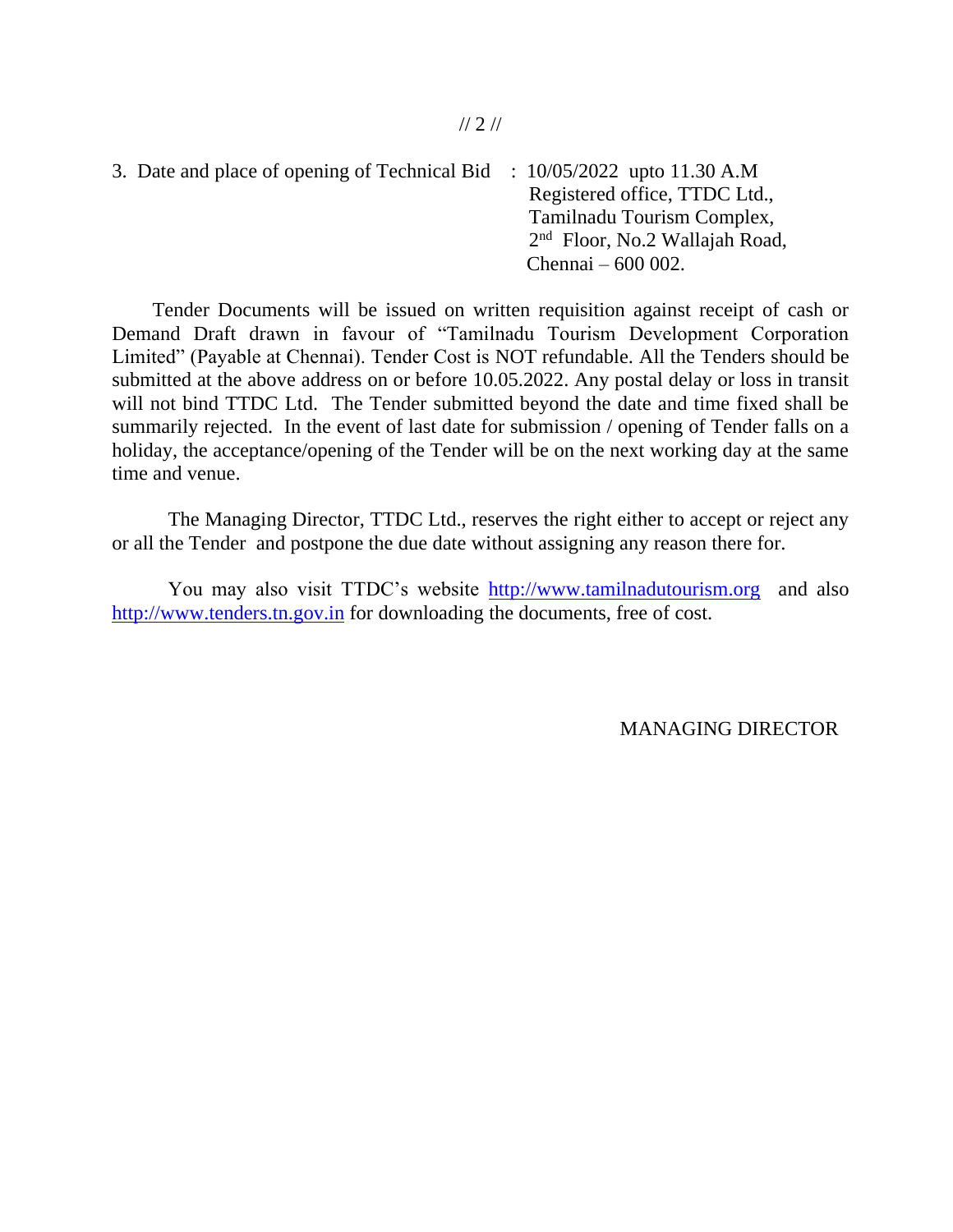### // 3 //

### **TAMILNADU TOURISM DEVELOMENT CORPORATION LIMITED**

### **Tamilnadu Tourism Complex, 2, Wallajah Road, Chennai-2.**

# **Name of work : FOR LICENSING THE OPERATION AND MAINTENANCE OF PAY AND USE TOILET AT BOAT HOUSE, OOTY and ADDITIONAL BOAT HOUSE, OOTY FOR A PERIOD OF THREE YEARS**

#### **INSTRUCTIONS AND CONDITIONS TO TENDERER**

- 1. Sealed Tenders are invited from the reputed firms/persons for licensing the operation and maintenance of Pay and Use Toilet at Boat House, Ooty and Additional Boat House, Ooty up to **11.00 AM on 10/05/2022.**
- 2. Tenders should be in the prescribed original form obtained from the above address or downloaded through website. The filled in tender form should be submitted in two separate sealed cover. The same shall be as follows:

#### "**TECHNICAL BID**

**For licensing the Pay and Use Toilet at Boat House, Ooty and Additional Boat House, Ooty"** and

# **"PRICE BID For licensing the Pay and Use Toilet at Boat House, Ooty and Additional Boat House, Ooty "**

both the above sealed cover should be sent to the Managing Director, Tamilnadu Tourism Development Corporation Limited, Chennai-2. Sealed Tenders can be submitted directly in person or sent by post at the following address:

**The Managing Director, Tamilnadu Tourism Development Corporation Limited, Tamilnadu Tourism Complex, 2nd Floor, No.2, Wallajah Road, Chennai-600 002.**

#### **Note:**

The Tenders not in the prescribed original form will be summarily rejected.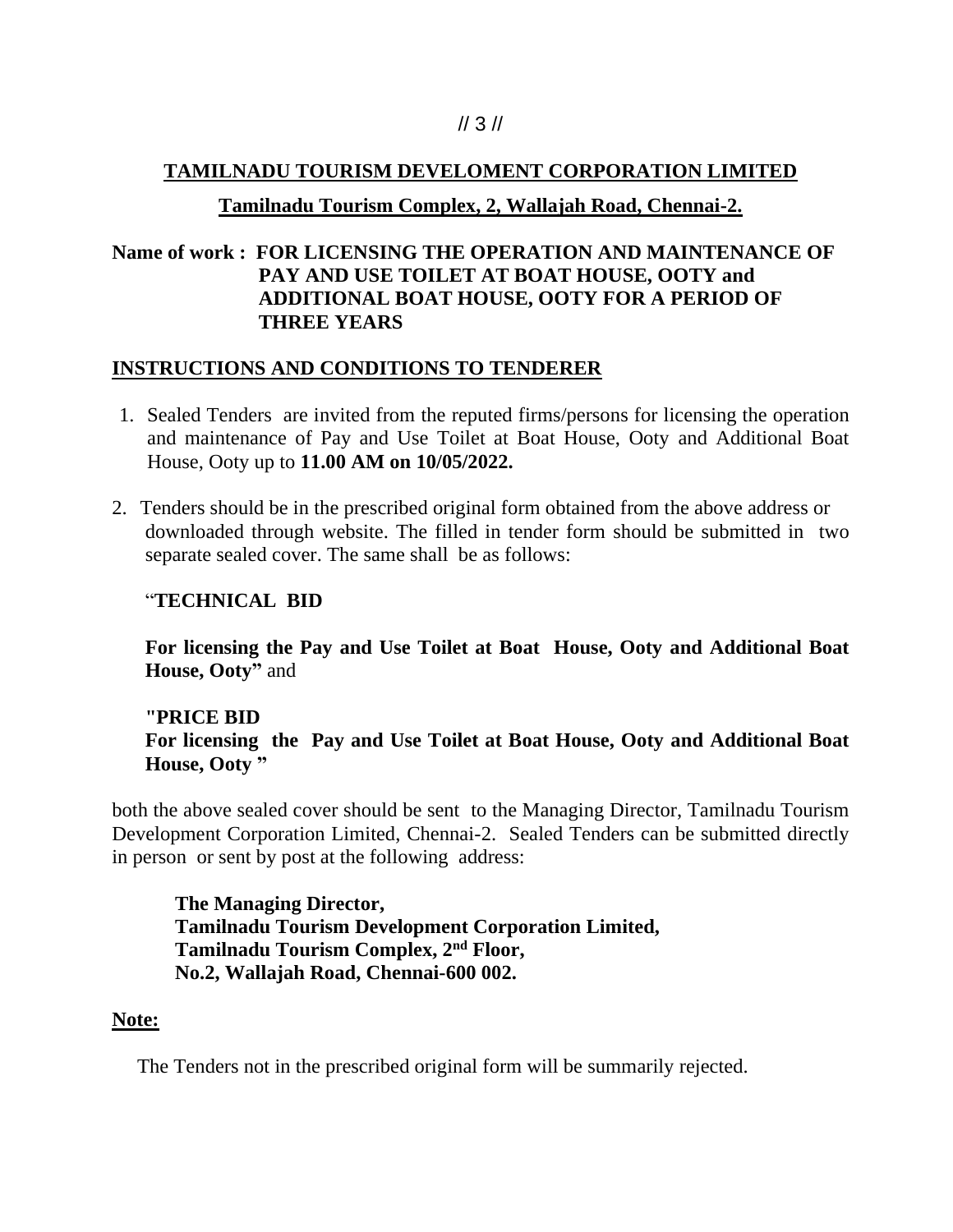- 3. The Technical Bid must be accompanied by an **Earnest Money Deposit** as mentioned in the NIT payable by means of a Demand Draft on any one of the Scheduled Banks having its office at Chennai. The Demand Draft should be drawn in favour of "Tamilnadu Tourism Development Corporation Limited". No other form of Earnest Money Deposit will be accepted.
- 4. Tenders received without Earnest Money Deposit along with Technical Bid will not be accepted and the same will be summarily rejected.
- 5. The successful bidder shall be intimated on his selection for the award of contract.
- 6. The Technical Bid will be opened at TAMILNADU TOURISM DEVELOPMENT CORPORATION Ltd., Conference Hall, 3<sup>rd</sup> Floor, Tamil Nadu Tourism Complex, No.2, Wallajah Road, Chennai-2 on 10/05/2022 at **11.30 A.M.** The qualified Tenderers' Price Bid will be opened with the prior intimation to the technically qualified Tenderers. Both the Bids will be opened in the presence of Tenderer or their authorized representative who choose to be present at that time.
- 7. Earnest Money Deposit of the successful bidder shall be forfeited in the event of withdrawal of the bid, before the bid validity period or in the event of the failure of successful bidder to furnish the bid security or to execute the agreement within the specified period or in the event of termination / withdrawal of franchise before the franchise period . In addition to the forfeiture of Earnest Money Deposit, steps will be taken to blacklist the defaulter.
- 9. The Earnest Money Deposit of unsuccessful Tenderers will be refunded after the successful tenderer is announced.
- 10. The amount deposited as Earnest Money Deposit as required in Clause 3 above will not carry any interest.
- 11. Successful Tenderer will be intimated about the acceptance. Hence no enquiry in this regard will be entertained..
- 12. All columns in the Tender schedule shall be duly, properly and exhaustively filled in Ink. The amounts shall be entered in words also underneath the figures. No alteration in the description of the schedule shall be permitted. All corrections should be authenticated under the full signature of the Tenderer. In case of variations in the rate quoted in words and in figures, the rate quoted in words only will be taken into consideration.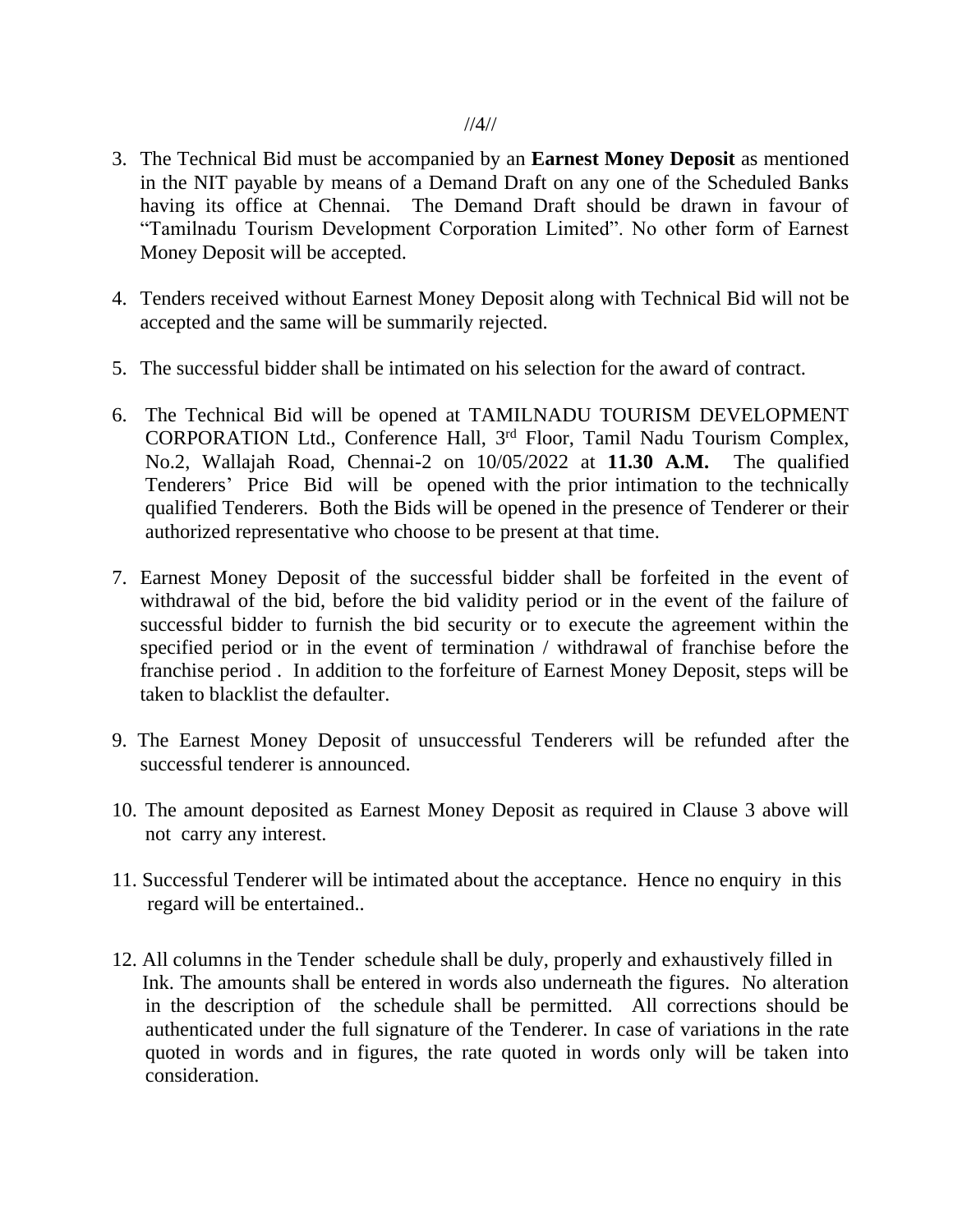- 13. The Tender shall be valid for 90 days from the date of opening of Price Bid.
- 14. The two sealed cover containing the Technical Bid and Price bid separately should be submitted in one sealed cover along with a covering letter.
- 15. In exceptional circumstances, the TTDC may solicit the bidders consent to an extension of the period of validity. The request and the responses thereto shall be made in writing or by E-mail. The bid security provided shall be suitably extended. A bidder may refuse the request without forfeiting his bid security. A bidder granting the request is not required or permitted to modify his bid.
- 16. The TTDC may, at its discretion, extend the deadline for submission of bids by amending the bid documents. In this case existing rights and obligations of the TTDC and bidders, which already exist, will be applicable to the extended date.
- 17. During evaluation of bids, the TTDC may, at its discretion, ask the bidder for clarification of its bid. The request for clarification and the response shall be in writing.
- 18. The TTDC will scrutinize the bids to determine whether they are complete in all respects and generally in order. Bids from representatives, without proper authorization from the Tenderer shall be treated as non-responsive.
- 19. Any effort by a bidder to influence the TTDC in any matter may result in rejection of the bid.
- 20. The notification of award will constitute the formation of the contract.
- 21. The Tenders submitted beyond the date and time fixed shall be summarily rejected.
- 22. The papers of the Technical bids should be numbered serially by the Tenderer himself in ink. The tenderer (Authorised signatory of the company) or firm or concern should sign at the bottom space of all the pages of the tender document.
- 23. The Managing Director, Tamilnadu Tourism Development Corporation Ltd., reserves the right either to accept or reject any or all the Tenders at any time prior to award of contract.
- 24. Evaluation of Tenders would be in accordance with the provisions of Tamilnadu Transparency in Tenders Act 1998 and Tamilnadu Transparency in Tenders Rules 2000.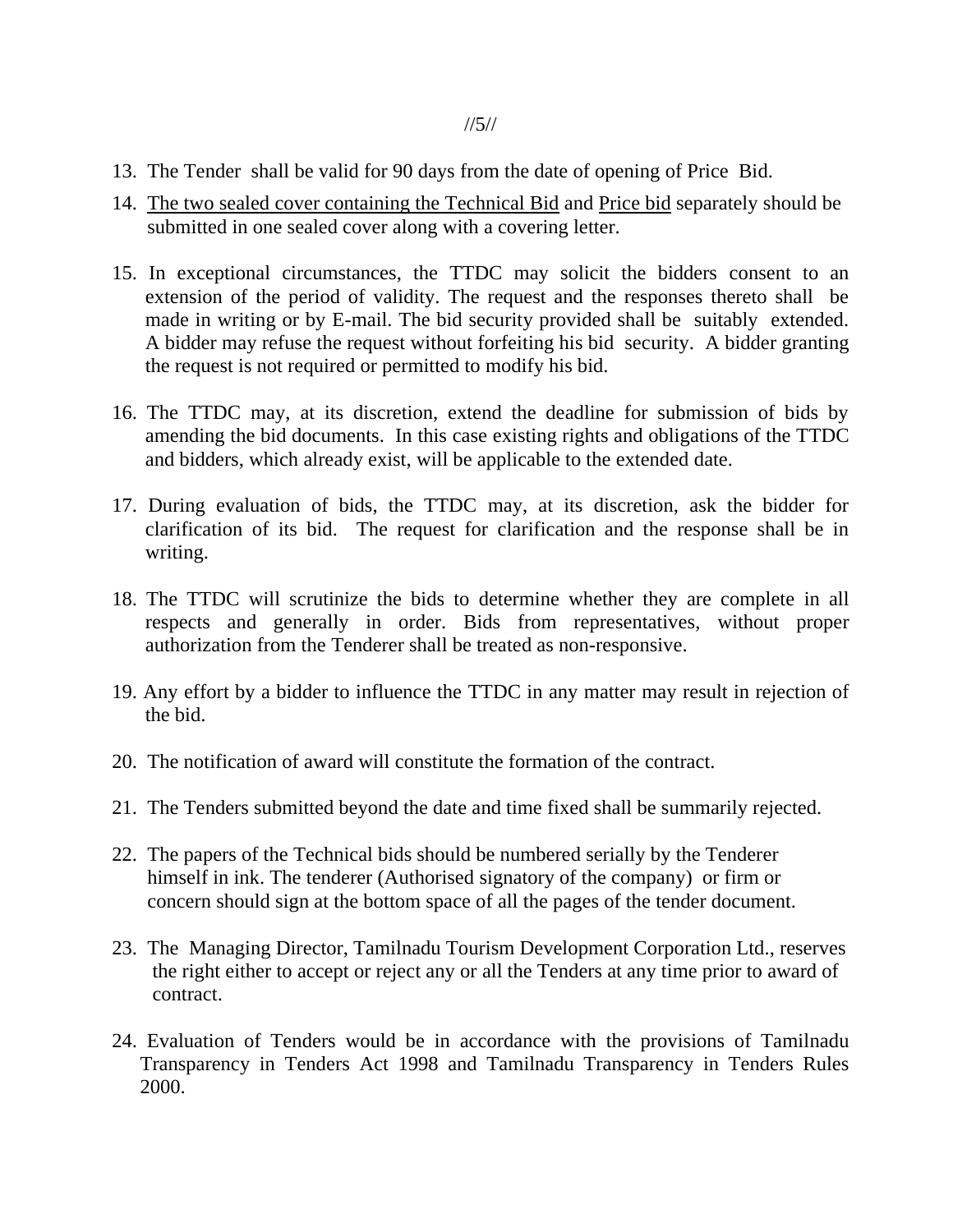25. Tenderer should furnish a copy of valid address proof, namely, Aadhar card / Voter ID Card.

26. **Arbitration** : In case of any dispute, the licensor will refer the dispute to an Arbitrator in accordance with the provisions of the Arbitration and Conciliation Act, 1996 (Central Act 26 of 1996) and the parties agree to abide by the decision of the Arbitrator.

| Place of Arbitration    | $\overline{\phantom{0}}$ | Chennai |
|-------------------------|--------------------------|---------|
| Language of Arbitration |                          | English |

SIGNATURE OF TENDERER

.

DATE:

MANAGING DIRECTOR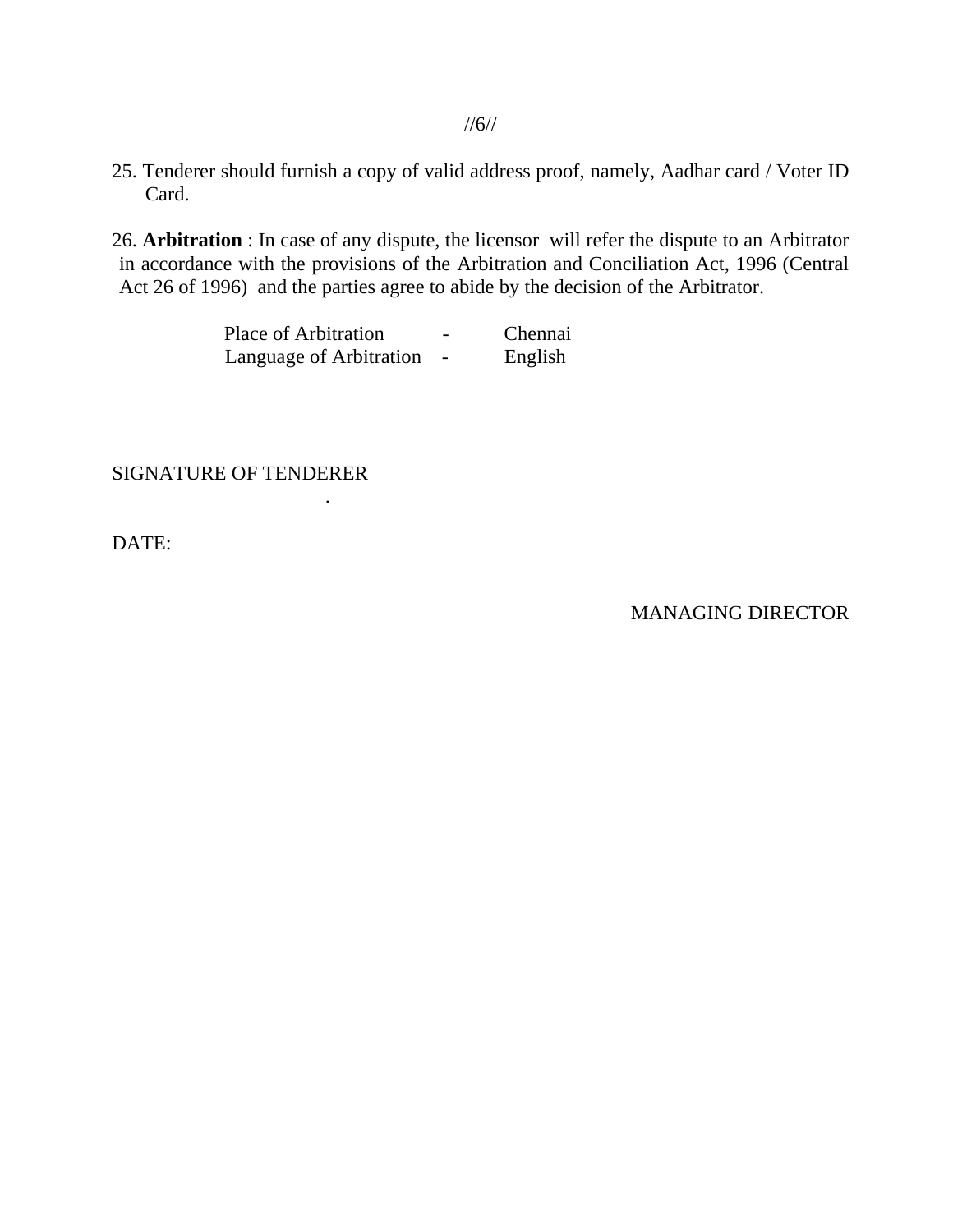#### // 7 //

### **GENERAL TERMS AND CONDITONS**

- 1. The highest bidder, which is selected, will be given acceptance order from TTDC. The Tenderer will have to remit the License Fee for the  $1<sup>st</sup>$  year in full within 15 calendar days from the date of receipt of "Acceptance of the Order" . Further relaxation of due date will not be entertained at any cost . If the licensee fails to remit the fee within the due date, the TTDC has the right to cancel the acceptance without any intimation to the bidder (here in after referred as "Licensee") or to impose penalty of interest on them. The Toilet blocks shall be handed over to the Licensee in "AS IS WHERE IS CONDITION" only. The same shall be handed over only after the remittance of full amount of LICENSE fee for the first year in one lump sum and also submitting the Bank Guarantee of 50% of the licence fee for the third year. The Bank Guarantee from a Nationalized Bank/Scheduled Bank should have validity for four years. The Licencee should remit the first year license fee  $+$  18 % GST within 15 days from the date of issue of confirmation orders. The Licencee shall remit the second year and the third year licence fee  $+$ GST as applicable before one month of the commencement of the second year and third year franchise respectively.
- 2. The license of Licensee is extended every year by paying the licence fee, one month in advance.
- 3. If the licensee fails to pay the franchise fee of  $2<sup>nd</sup>$  and subsequent year within the stipulated period, 14% interest will be levied with 18% GST on Penal Interest. if the licensee fails to remit the fee and the interest even after one month from the due date, TTDC shall take over the possession of property from the licensee without any notice.
- 4. The Bank guarantee equivalent to 50% of the license value of the  $3<sup>rd</sup>$  year license fee and the same being valid for a period of 4 years should be furnished by the licensee immediately at the time of taking over the property.
- 5. The licensor shall have the right to inspect the premises at any time.
- 6. The licensee has to confine his activities only within the specified area handed over to them.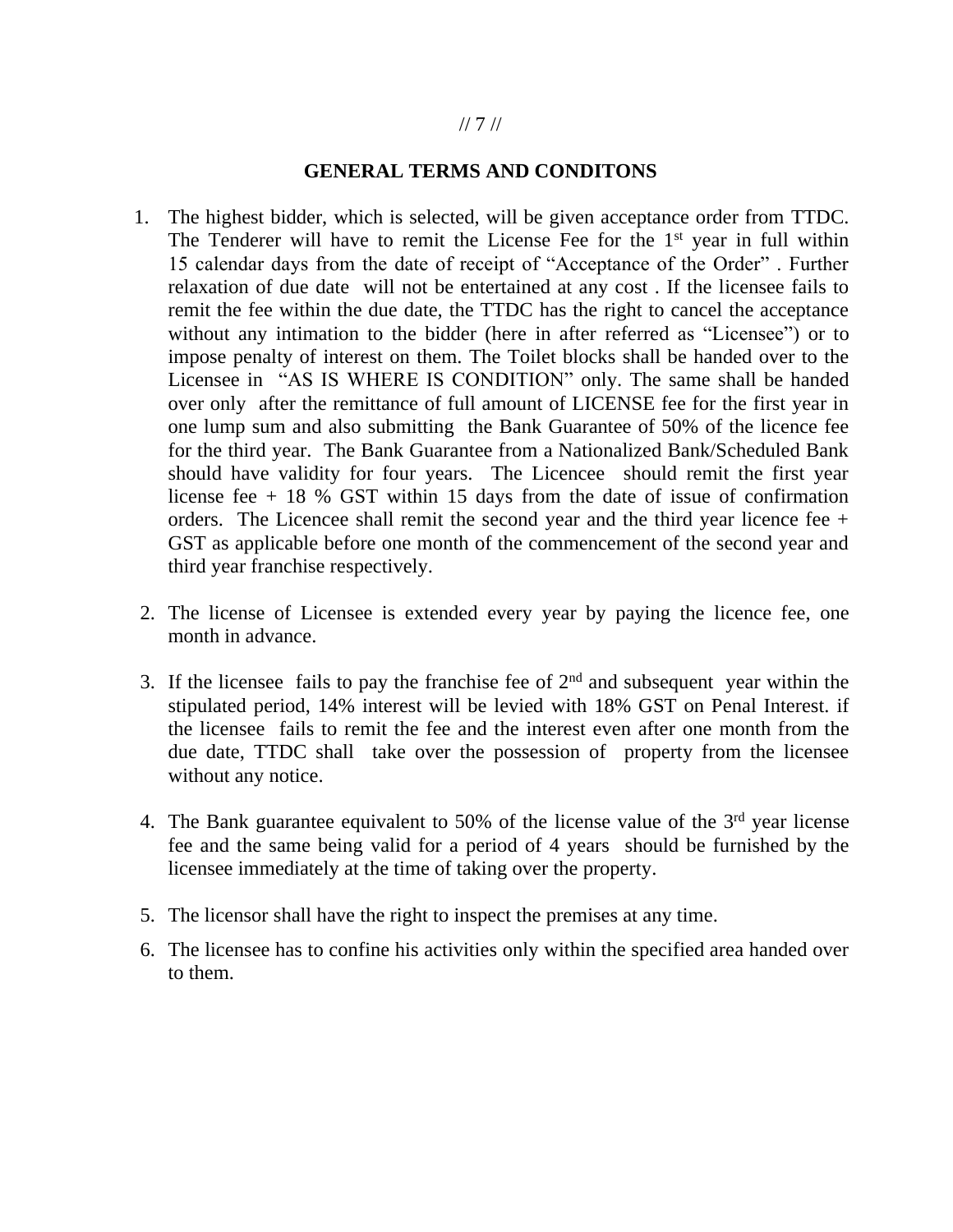- 7. In case the licensee commits breach of any of the terms and conditions and stipulation contained herein, then in such cases the licensor shall be at liberty to give a notice in writing to the licensee to set right or rectify the breach or omission of any of the terms, conditions and stipulations of this agreement and in case of noncompliance on the part of licensee within 30 days of the receipt of such notice, this agreement at the option of the licenser may be terminated and upon such termination this agreement shall become null and void and all the rights of the licensee herein shall immediately cease and determine. The agreement may also be terminated for any criminal acts on the part of the licensee which does not require to be referred to arbitration.
- 8. The licensor shall have the right to take over the operation and terminate the license agreement, in case of default or any type of malpractice noticed on the part of the licensee.
- 9. The licensee shall not sub-lease the license to operate and maintenance of Pay and Use Toilet.
- 10. The tenderer can inspect the site and can meet the Manager / Regional Manager concerned to get apprised of the availability of facilities / resource to have an idea, before quoting the offer.
- 11. The licensee should engage his own staff.
- 12. An agreement is to be executed in non-judicial stamp paper to the value of Rs.100/ along with remittance of license fee.
- 13. The Licencee shall be responsible for the operation and maintenance of the pay & use Toilet blocks, any repair work and further improvement work shall be carried out by the Licencee only by their own cost after obtaining written permission from T.T.D.C
- 14. The Tariff for using the Toilets should be Rs.5/- (Rupees Five only) per head. The Licencee should not revise the rate without getting prior permission from T.T.D.C. Violation noticed in this regard will attract penal action.
- 15.The Licence fee for the first year should be quoted in the Price bid by the tenderer (excluding 18% GST). The second year and third year Licence fee with an escalation of 10% on compounding basis along with GST.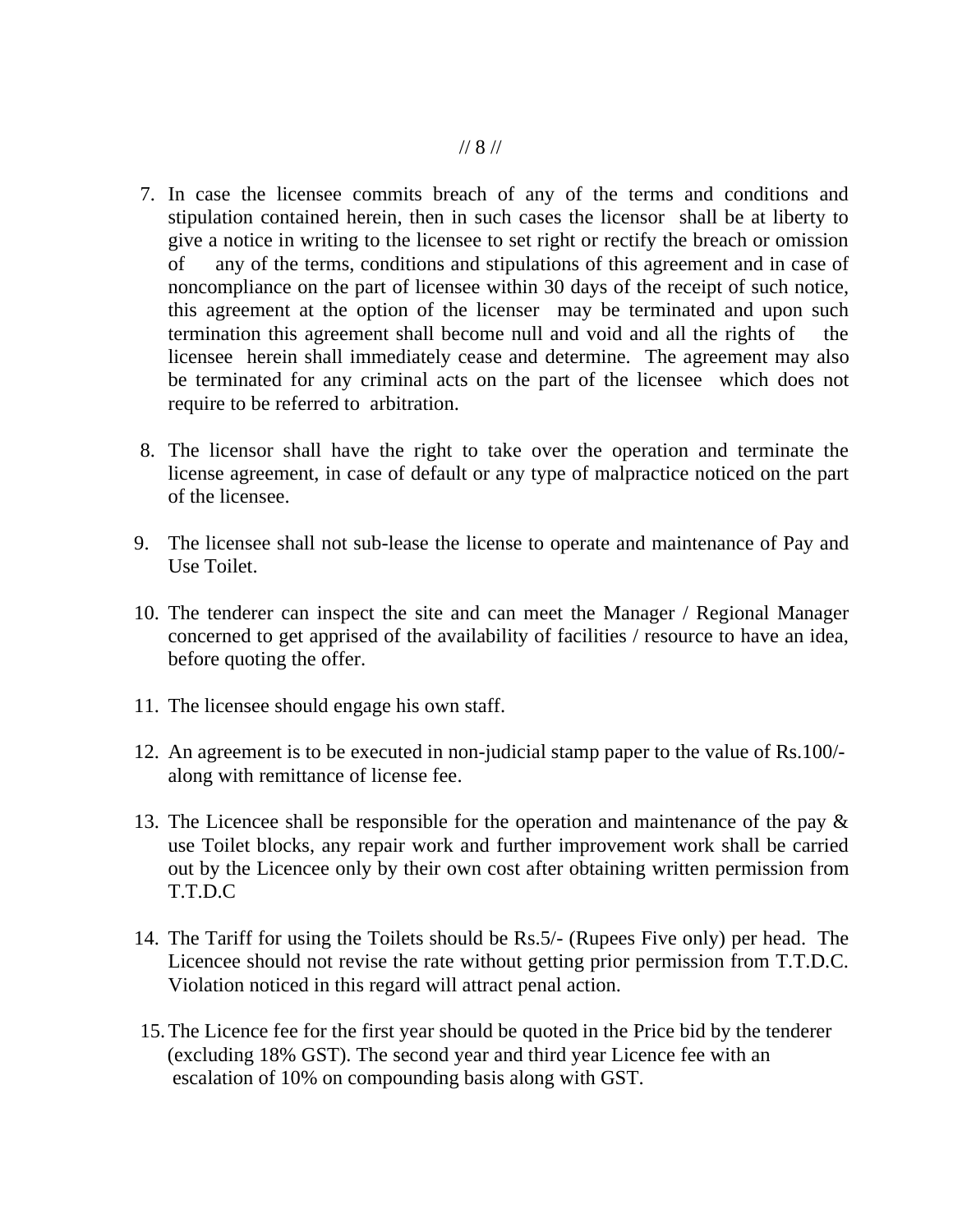- 16.The Electricity, water and other charges if any shall be borne by the Licencee.
- 17.The Tenderer will be solely responsible for any untoward incident that may occur during the licence period. In such event the tenderer should meet the claims for compensation, insurance coverage etc.
- 18.The infrastructure provided by the tenderer for the issue of tokens and collection of money should be semi permanent nature only and should be easily detachable at any given time, which should be of fire resistance materials, it may be moved/removed at any time by the decision of T.T.D.C.
- 19.The Tenderer should provide adequate water supply facility at his own cost at the pay & use Toilet blocks in all working hours.
- 20.The Pay and Use Toilet blocks should be maintained neat and clean always without any complaints from the visiting tourists.

NOTE: After awarding the work order, if the Tender Committee finds that, the documents submitted by the Tenderer found false/wrong, the work order issued will be cancelled immediately.

21.In case of any dispute, the licensor will refer the dispute to an Arbitrator in accordance with the provisions of the Arbitration and Conciliation Act, 1996 (Central Act 26 of 1996 and the parties agree to abide by the decision of the Arbitrator.

> Place of Arbitration - Chennai Language of Arbitration - English

Place :

Date :

SIGNATURE OF THE TENDERER.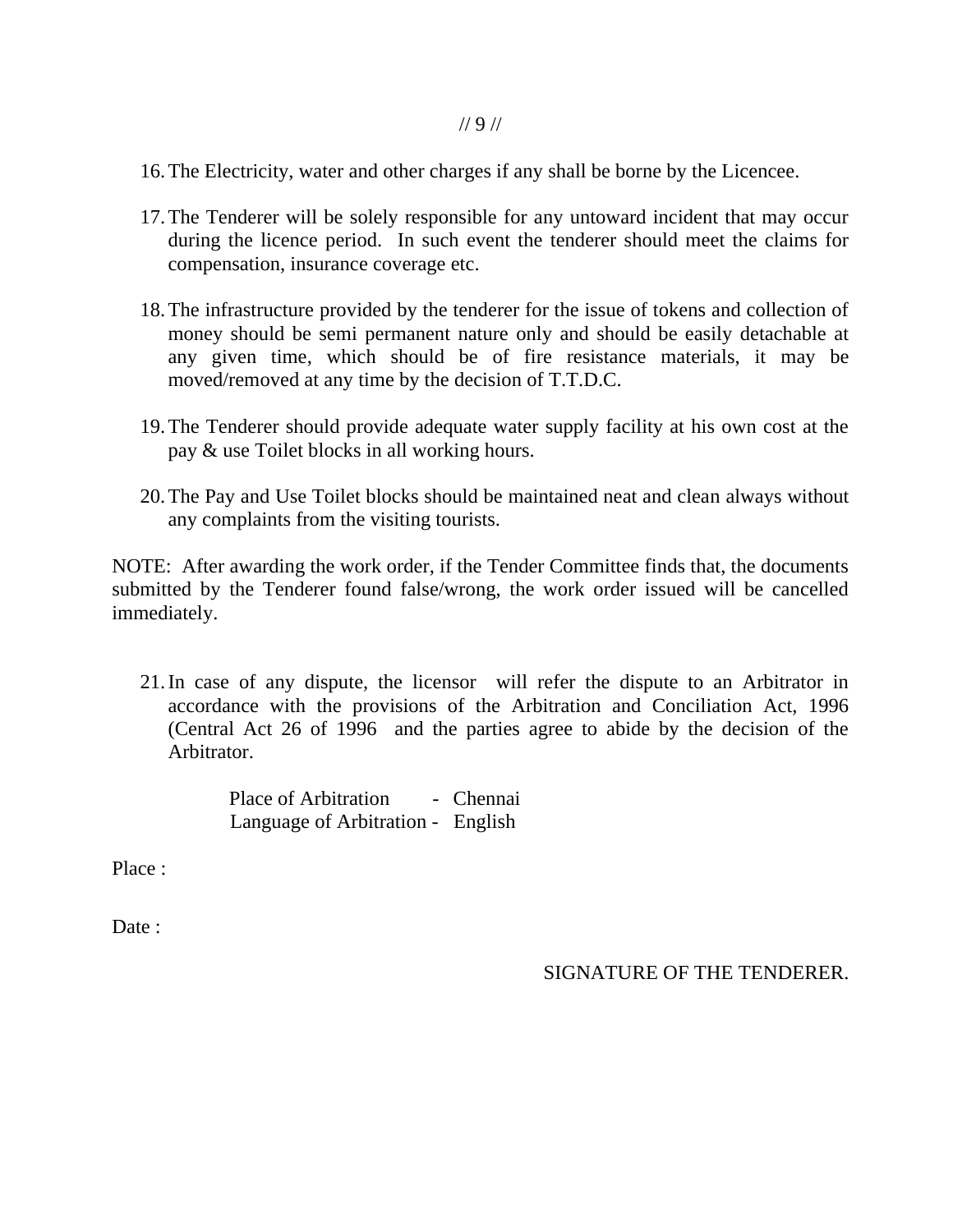#### $/$ // 10  $/$

# **TAMILNADU TOURISM DEVELOPMENT CORPORATION LIMITED**

# **STATEMENT SHOWING THE TOILETS/URINALS AVAILABLE IN THE EXISTING PAY & USE TOILET BLOCK, NEWLY CONSTRUCTED HI-TECH TOILET BLOCK AND AT ADDITIONAL BOAT HOUSE, OOTY.**

# **New hi-tech toilet :**

- 1. 10 toilets for ladies (E.W.C.) and 10 toilets for Gents (5 E.W.C. & 5 I.W.C.)
- 2. 10 numbers of urinals for gents and 2 numbers each (E.W.C.) for the Differently abled.

# **Existing Pay & Use toilet block available at Boat House, Ooty**

- 1. 8 Gents toilets (I.W.C.) & 10 Urinals,
- 2. 8 (I.W.C.) toilets for ladies.
- 3. 02 No's of gents toilet (I.W.C and 2 urinals with wash basin.

 Apart from the above, six numbers of Bio-Toilets will be provided inside the Boat House, Ooty(03 No's of Gents & 03 No's for Ladies) and the same should be maintained neatly without any complaints from the visiting tourists.

# **Additional Boat House, Ooty.**

 4. 06 Ladies toilet (03 No's of I.W.C. & 03 No's of E.W.C.) and 01 No: Wash basin available in additional Boat House, Ooty.

06 No's of Bio-Toilets ( 02 No's of I.W.C, 02 No's of E.W.C. and 02 no's of Urinals) will be provided and the same should be maintained neatly without any complaints from the visiting tourists.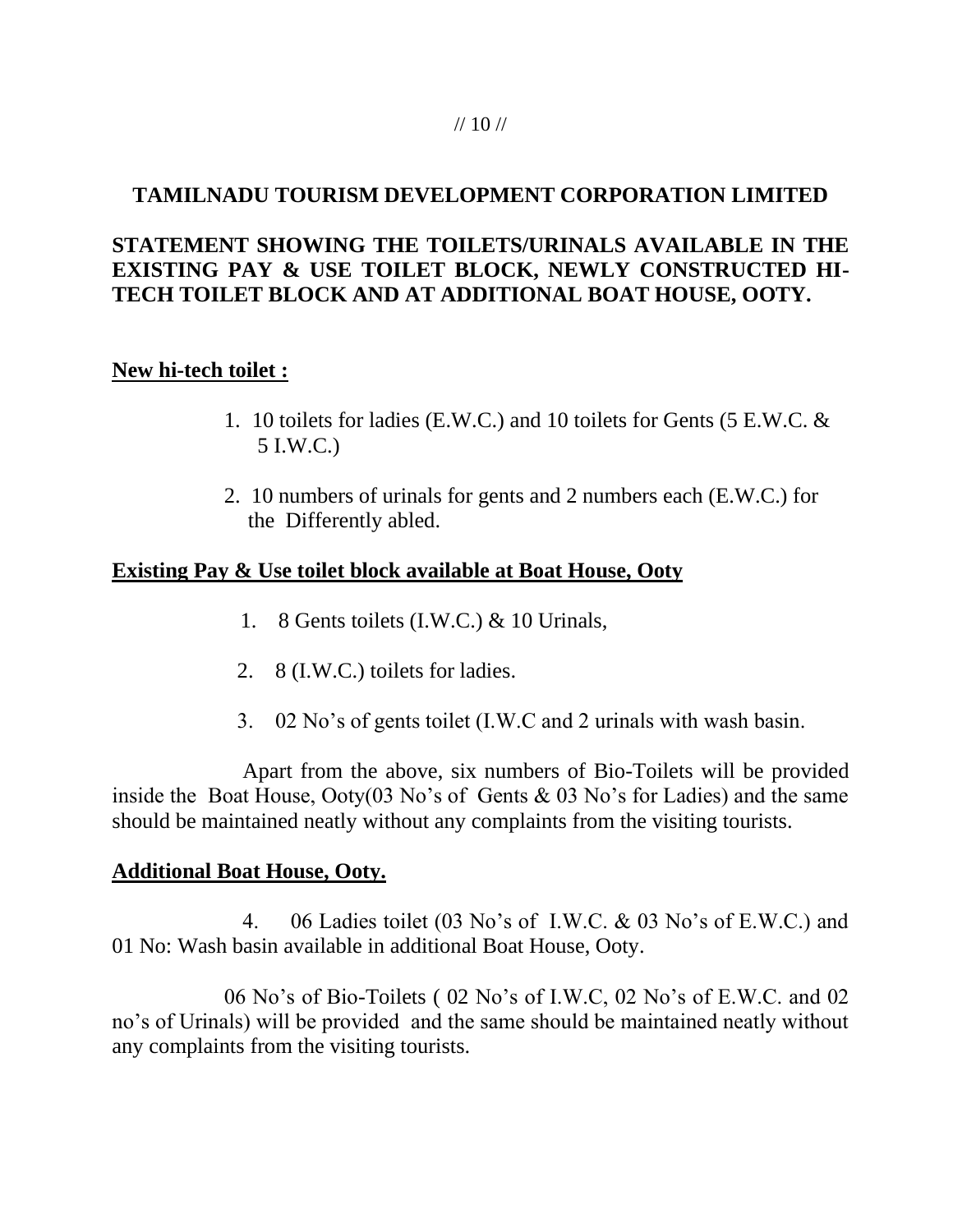## //11//

# **TECHNICAL BID**

# **FOR LICENSING THE OPERATION AND MAINTNANCE OF PAY & USE TOILET AT BOAT HOUSE, OOTY AND ADDITIONAL BOAT HOUSE, OOTY FOR A PERIOD OF THREE YEARS**

- 1. The bidder should have minimum two years experience in operation and maintenance of Toilets in any Government Departments on his own (Documentary proof of evidence should be furnished).
- 2. EMD should be remitted along with the Technical Bid only failing which the bid will be rejected summarily.
- 3. The bidder should enclose a Photo copy of Aadhaar Card, Voter Identity card for proof of address.
- 4. PAN Card Number Xerox copy should be enclosed.
- 5. Income Tax returns for the year 2019-2020 and 2020-2021
- 6. Should furnish GST Registration Certificate.
- 7. Each and every pages of the tenderer schedule should be signed by the Tenderer and submitted along with the Technical Bid only.

## SIGNATURE OF TENDERER

DATE: